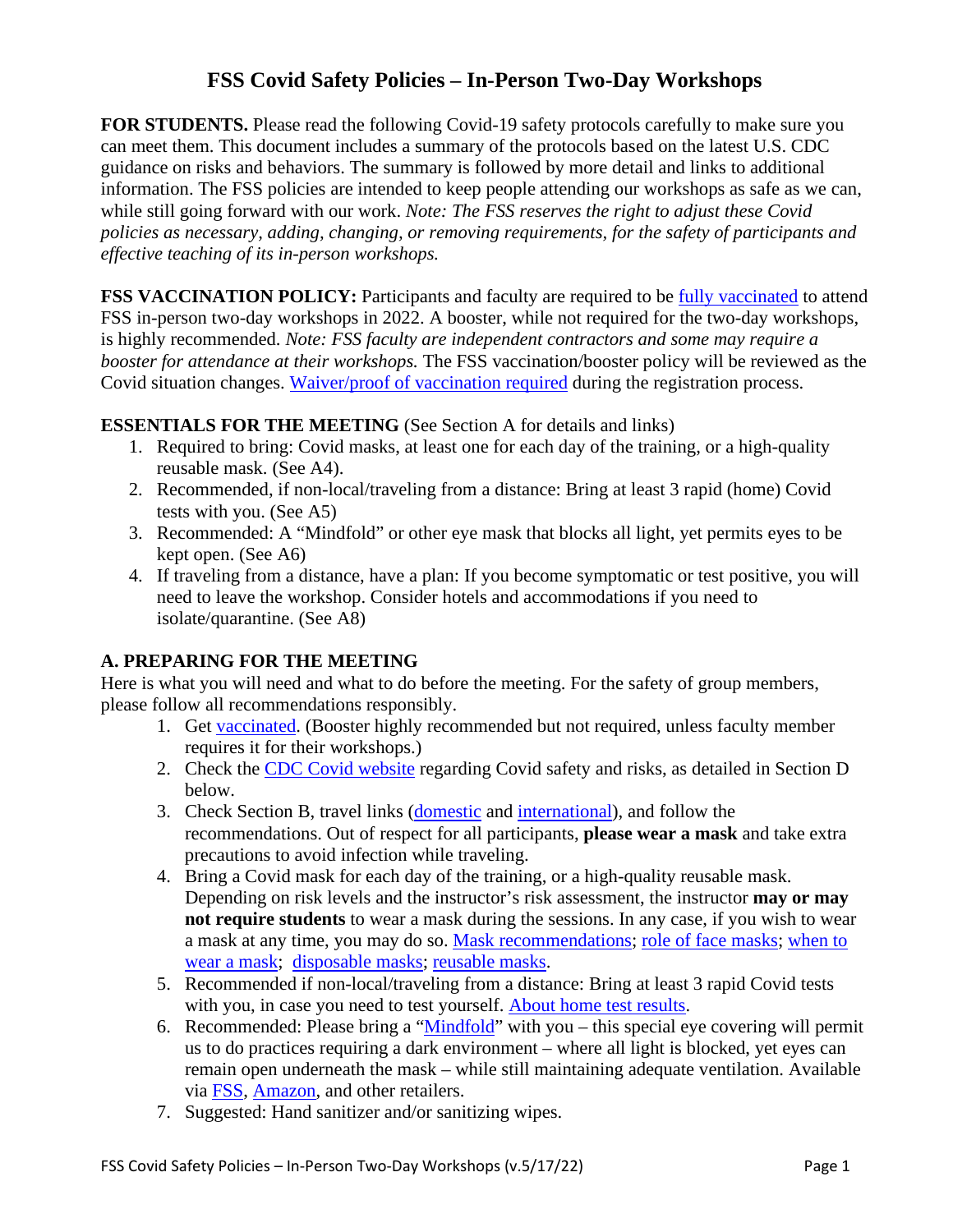8. Have a plan should you need to [isolate/quarantine](https://www.cdc.gov/coronavirus/2019-ncov/your-health/quarantine-isolation.html) during or after the session. If you become symptomatic or test positive, you will have to leave the workshop. If you don't live locally, consider nearby hotels.

## **B. TRAVELING TO THE TRAINING**

- 1. **Before you travel**, if you have [symptoms of Covid](https://www.cdc.gov/coronavirus/2019-ncov/symptoms-testing/symptoms.html) or know you have been exposed to someone with Covid, please get a PCR test. For [home tests,](https://www.nytimes.com/2022/04/08/well/live/at-home-covid-test-negative.html) test yourself at least 3 times, 24 hours apart. Follow the CDC requirements for isolation/quarantine. (See Section D.) **Let the instructor know** your situation **before** traveling to the training.
- 2. Take extra precautions when traveling, including wearing a well-fitting mask in public places and on public transportation. [Effectiveness of masks on planes.](https://youtu.be/7reTqobet2o)

#### **Travel Links (traveling from a distance)**

- International travel to USA: [travel.state.gov](https://travel.state.gov/content/travel/en/traveladvisories/ea/covid-19-information.html)
- International travel USA to home country: Check your country's requirements for re-entry after visiting the USA
- [Public Health Agency of Canada](https://www.canada.ca/en/public-health/services/diseases/coronavirus-disease-covid-19.html) (Covid-19) (sections include Vaccines and Travel)
- Requirements when [TRAVELING TO THE TRAINING:](https://www.cdc.gov/coronavirus/2019-ncov/travelers/index.html)
	- o [Domestic Travel \(CDC\) recommendations](https://www.cdc.gov/coronavirus/2019-ncov/travelers/travel-during-covid19.html)
	- o [International Travel \(CDC\) recommendations](https://www.cdc.gov/coronavirus/2019-ncov/travelers/international-travel-during-covid19.html)
- [Covid-19 symptoms/self-checker](https://www.cdc.gov/coronavirus/2019-ncov/symptoms-testing/symptoms.html)

## **C. COVID SAFETY POLICIES AT THE TRAINING**

**PLEASE NOTE:** There are no precautions that can be taken that will *guarantee* that you will not get infected. Please carefully consider the risk factors in Section D and the safety policies in this section.

Personal responsibility, group harmony, and caring for each other is an essential part of our work. We ask for your patience and cooperation with these requirements, which will be followed for the safety of all participants.

The facility and instructors will observe necessary protocols regarding increased ventilation in the meeting room, as well as adjusting the exercises and practices in the training for Covid safety. While we may have to maintain some physical distance, we can still fully connect with each other through mind, heart, and soul. Regardless of these protocols, the transformative nature and the power of the practices remain unchanged. The spirits are drawn toward group harmony, kindness, desire for growth, and goodwill.

**Requirements** (may be adjusted as necessary by the FSS instructor):

- 1. When you arrive at the workshop, please stay masked during check in and until the workshop starts. The instructor will provide additional guidance on mask wearing and other protocols at the beginning of the workshop.
- 2. Protocols may include:
	- a. Wearing a mask in the workshop
	- b. Maintaining some distance from other participants
	- c. Wearing a mask to meals
	- d. Wearing a mask when gathering with others outside the workshop, particularly indoors
- 3. The instructor will provide instructions during the training about recommended Covid-safe methods for the exercises themselves.